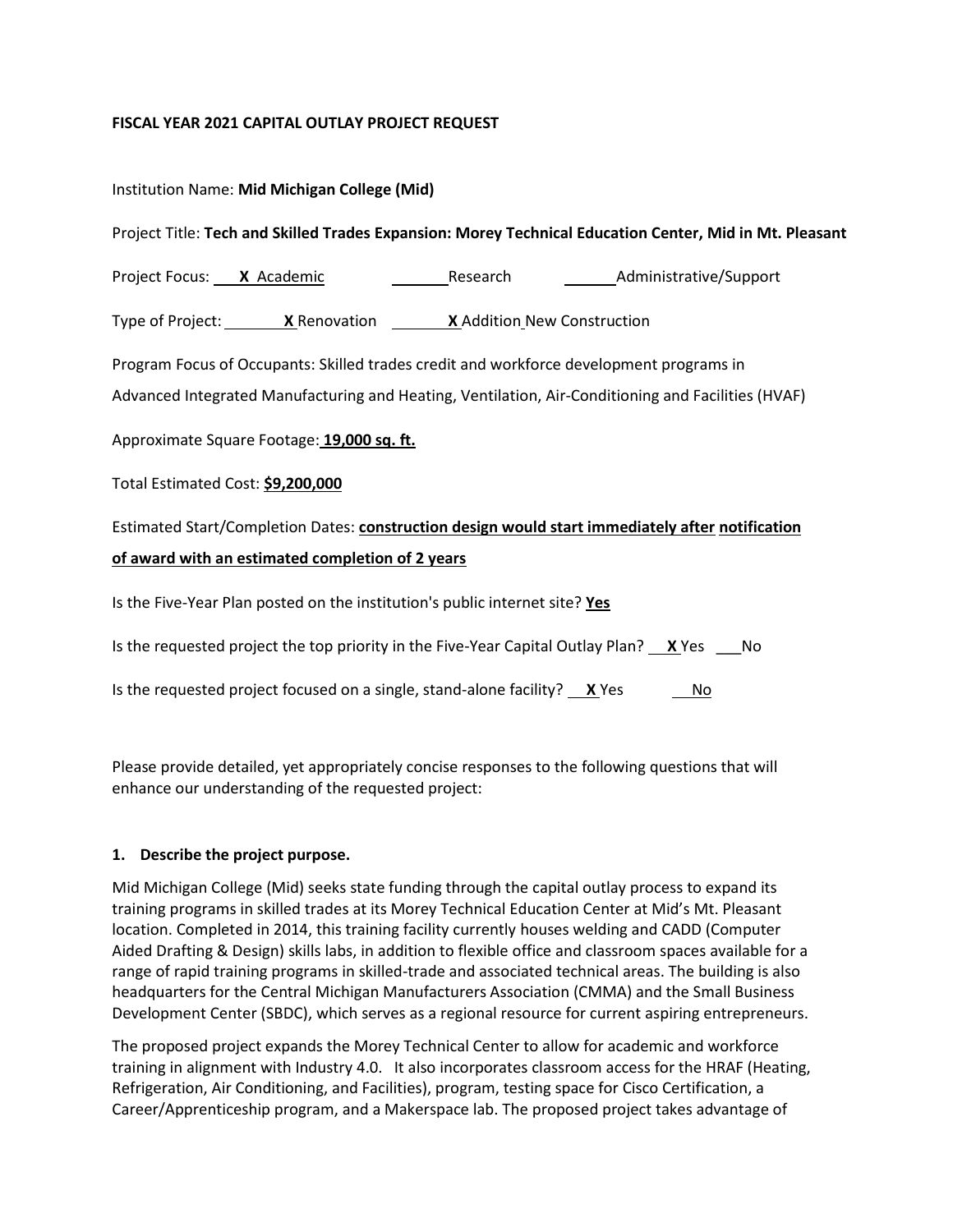the College's significant success in Mt. Pleasant and follows its 5-year Capital Outlay Plan. The College is prepared to undertake the matching financial obligations.

## **2. Describe the scope of the project.**

Industry 4.0 (commonly known as I4), refers to the concept that the world is entering the fourth industrial revolution, one that is driven by the integration of cyber systems and physical systems. Successful workers in I4 must have an understanding of systems thinking including:

- a. Interconnection of people and machines through the Internet of Things or the Internet of People. That is why it is important for this generation of skilled-trades workers to have a space in which to learn how to work across platforms. Students must learn the entire production cycle in order to be successful in an I4 world. Mid seeks to build space in which students work together to solve problems and, through this problem-solving, gain a deep understanding of the role of each component of the industrial process.
- b. Information transparency through which vast amounts of information can be processed. Students training for I4 must gather and analyze data from all points of the manufacturing process. In this way, areas in need of innovation and improvement can be identified and addressed.
- c. Technical assistance utilizing machines to accomplish tasks that are unsafe, unpleasant, or tedious for human workers. Mid's project will incorporate the use of robotics and automated systems.
- d. Decentralized decisions in a cyber-physical system allow for decisions to be made at the first instance and lowest possible level. A facility that allows students to work together in teams supports their ability to develop interdependence and confidence in their decisionmaking skills.

Mid's vision for the Morey Tech Center is to create a space in which:

- a. Entering students get a general exposure to manufacturing roles, achieve OSHA 10 training, and develop basic skills in milling, pipe threading, soldering, welding, design, and service.
- b. Entering students choose an Advanced Integrated Manufacturing pathway. The available pathways will be:
	- i. To Manufacturing Technologies through power transmissions, industrial hydraulics, industrial pneumatics, industrial electrical, process management, material science and labor relations.
	- ii. To Welding Technologies through machining, CNC Mill Master Cam, CNC Lathe Master Cam, injection molding, thermal forming, arc welding, MIG, and TIG welding.
	- iii. To Automation and Robotics through metrology, SPC SixSigma, drafting,CAD, project development, Programmable Logic Controls (PLC), robotics, and manufacturing automation.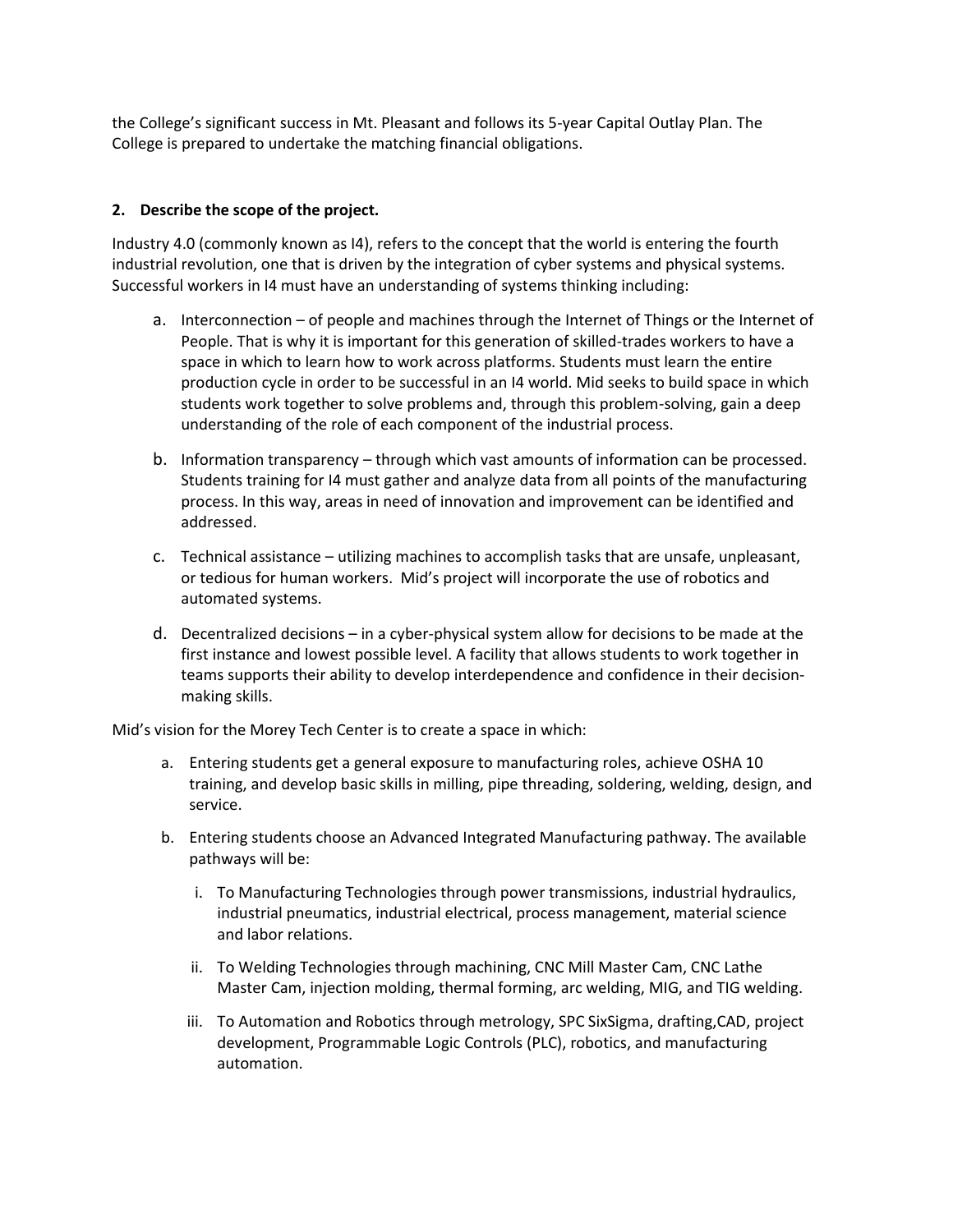- c. Entering students would have the opportunity for basic introduction to the College's HRA program, with continued study on the Harrison campus.
- d. Workforce development training sessions would benefit from the available training capabilities for area manufacturers.
- e. Secured testing services would support the Colleges technical programs, including its CISCO certification program.
- f. A Career/Apprenticeship Center would serve as a connection between students and employers as we work to fill the talent pipeline for Michigan.
- g. Makerspace that would provide hands-on, creative ways to encourage students and community members to design, experiment, build and invent as they deeply engage in science, engineering and tinkering.
- h. The contiguous parking lot will be deepened and prepared to allow for the College's commercial trucking program (CDL). Thus, students will learn in an environment that incorporates concept, design, production, and distribution.

## **3. How does the project enhance Michigan's talent enhancement, job creation, and economic growth initiatives on a local, regional and/or statewide basis?**

This project seeks to train people for the professional trades endorsed by the State of Michigan's Go Pro initiative. These occupations will account for more than 500,000 jobs in Michigan's economy.

Over 140,000 new jobs in manufacturing have been created in Michigan since 2009 and that growth is expected to continue. New openings in these careers are estimated at 15,000 per year between today and 2024. The median wage for these positions is \$51,000 – 45% higher than other occupations. In 2015 the average annual compensation in the manufacturing sector was \$77,277. Michigan jobs in the transportation manufacturing sector accounted for 11.1% of the nation's total employment in this sector. The Gross State Product (GSP) in manufacturing was 19.2% of total GSP in Michigan during 2016. (Source[: Michigan's Go Pro\)](https://www.mitalent.org/skilled-trades-advanced-manufacturing)

The project also seeks to address issues of persistent poverty in the central Michigan region. Median household income and economic prosperity in our region has not kept pace with that of the nation or the state as a whole. At a time when the national poverty rate is 14%, these are the median household incomes and poverty rates in the three counties surrounding Mid:

| Location                 | <b>Median Annual</b><br><b>Household Income</b> | <b>Poverty Rate</b> |
|--------------------------|-------------------------------------------------|---------------------|
| <b>National</b>          | \$61,372                                        | 12.3%               |
|                          |                                                 |                     |
| <b>State of Michigan</b> | \$52,668                                        | 14.1%               |
| <b>Gladwin County</b>    | \$40,871                                        | 16.6%               |
| <b>Clare County</b>      | \$35,913                                        | 22.3%               |
| <b>Isabella County</b>   | \$42,771                                        | 23.8%               |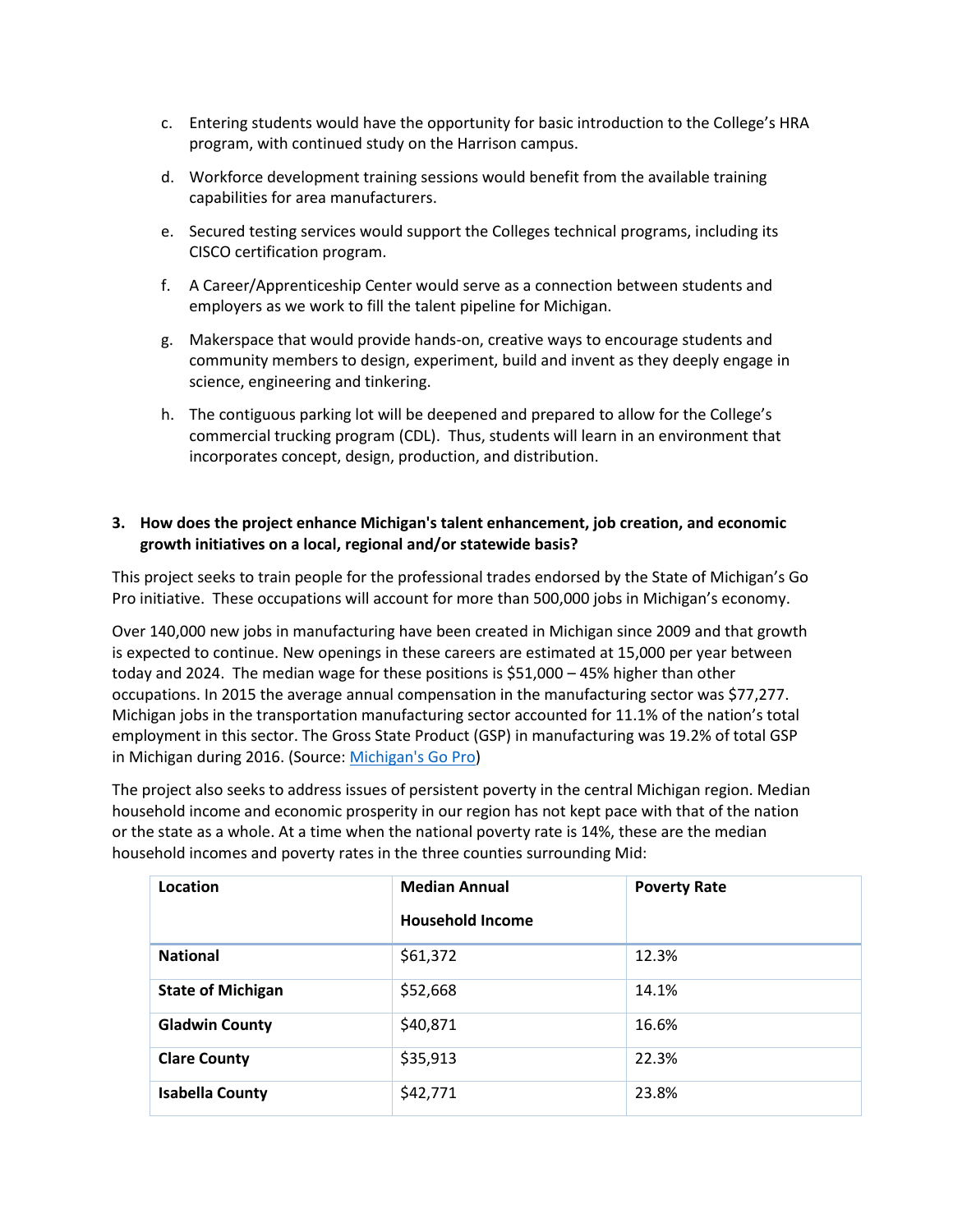The income inequality ratio, at .5, is also above the average in these counties. Salaries for women in the region are also lower than the national average. For these reasons, creating a path to jobs in manufacturing (in which machinists are showing 19% job growth and an average hourly wage of \$15-\$24 or in HVAC which shows a 15.6% predicted job growth and an average hourly wage of \$17- \$27) is also a path to a better life and a more secure future.

## **4. How does the project enhance the core academic and/or research mission of the institution?**

Mid Michigan College seeks to empower learners and transform our communities. Forty-five percent of Mid students are seeking applied associates degrees so that they can be job-ready. Teaching our students skills that will lead to rewarding careers in a growing sector of the economy will empower them. Students who are trained at the new Morey Tech Center will be able to use their skills locally and throughout the state. High-skill, high-wage employment will enable these students to break from generational poverty. The concepts taught in the systems-based Industry 4.0 courses will also foster problem-solving and innovation in ways that could bring new business and industry to the heart of Michigan. The College seeks to transform its communities by empowering a spirit of lifelong productive learning.

This expansion will allow the College to address the growing skills gap within the service region to the south within Isabella and Gratiot Counties. Furthermore, this expansion will allow Mid's academic programming to further align with the CMMA, and Mid's SBDC, as those two entities are currently housed out of the Morey Tech Center. The expansion will also foster more competencybased and problem-based learning projects that could be done in consultation with the College's manufacturing partners. Expanding the space also allows for the possibility of business incubation space for CMMA and SBDC.

#### **5. Is the requested project focused on a single, stand-alone facility? If no, please explain.**

The project is focused on one building – the Morey Technical Center – at the College's Mt. Pleasant location. However, the design of the new interior in Mt. Pleasant will help the College consider improvements to the internal arrangement of its technical facility in Harrison.

# **6. How does the project support investment in or adaptive re-purposing of existing facilities and infrastructure?**

The Morey Tech Center was built with expansion in mind. Existing spaces, including its welding and CADD labs, will be incorporated into the new expansion.

### **7. Does the project address or mitigate any current life/safety deficiencies relative to existing facilities? If yes, please explain.**

No. The Morey Tech Center was opened in 2014 and is in good condition. The expansion project will enable us to address a few minor issues with the mechanical system, but these have not risen to the level of safety concerns.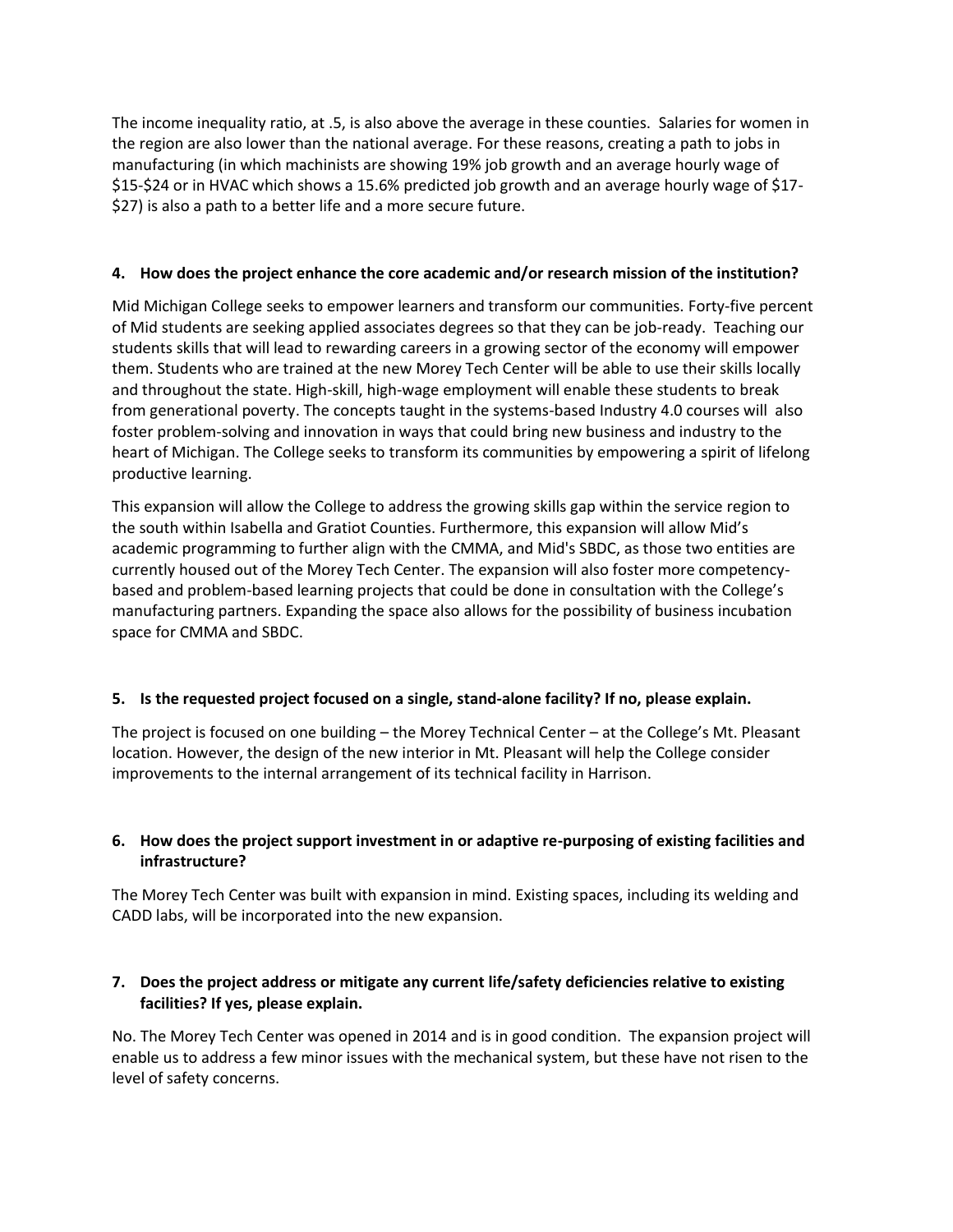### **8. How does the institution measure utilization of its existing facilities, and how does it compare relative to established benchmarks? How does the project help to improve the utilization of existing space and infrastructure, or support the need for additional space and infrastructure?**

The College uses Ad Astra software to measure its space utilization. The tool provides national benchmarks for classroom utilization. This has been helpful in looking at the classroom utilization for the College's Harrison classroom building.

For this project, the Morey Tech Center simply does not have the space nor the equipment to create the skilled-trades training programs needed in central Michigan. Course enrollment at the Mt. Pleasant location is sufficient to warrant an expansion of skilled trades offerings, which will ensure that all Mid students have equal access to quality, skilled training.

### **9. How does the institution intend to integrate sustainable design principles to enhance the efficiency and operations of the facility?**

Mid's operating philosophy encourages engineering all renovation and new construction projects to the highest appropriate level of energy efficiency with emphasis placed on LEED requirements. Examples specific to this proposed project include high-efficiency window glazing and building envelope design. As shown on the 5-Year Campus Master Plan, the College has already committed itself to maintaining facilities at high standards for energy efficiency.

# **10. Are match resources currently available for the project? If yes, what is the source of the match resources? If no, identify the intended source and the estimated timeline for securing said resources?**

College match resources exist within its Building & Site fund balance. Such funds are designated and allocated for future College needs by the Board of Trustees on an annual basis as excess operating funds are identified. If needed, the College is adequately positioned to match capital outlay funds through a self-funded bond.

The College also receives guidance and support for its manufacturing-based equipment through its partnership with the Central Michigan Manufacturers Association (CMMA) and the National Coalition of Certification Centers (NC3). These are not intended as financial matches for this project but do indicate long-term and broad support for the Advanced Integrated Manufacturing program.

# **11. If authorized for construction, the state typically provides a maximum of 75% of the total cost for university projects and 50% of the total cost for community college projects. Does the institution intend to commit additional resources that would reduce the state share from the amounts indicated? If so, by what amount?**

No. The College has made a significant investment in its Harrison campus and has ambitious but achievable goals for the future of each of its campuses. It believes that a 50% match is appropriate for this project.